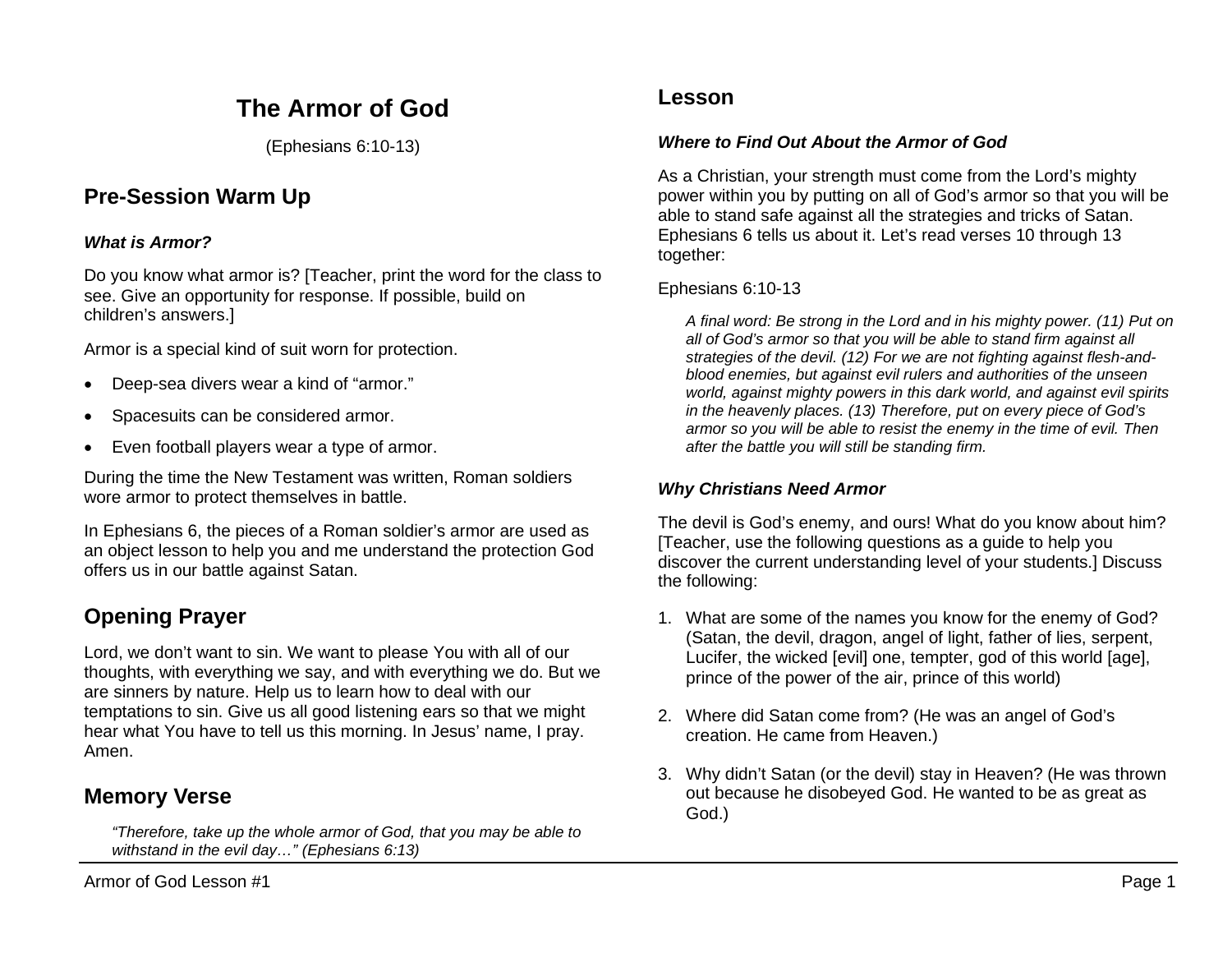6. Where is Satan now? (At times on earth and at times between the earth and Heaven. He sometimes appears before God to accuse the children of God.)

4. What is the name given to the angels who were thrown out with

Satan and who serve him? (Demons or evil spirits)

- 7. What do Satan and his angels do? (They go against God and tell us to go against Him by doing bad things.)
- 8. What evil things does Satan try to do to people today? (He tries to keep people from believing in Jesus as Savior and to keep those who do believe in Jesus from telling others of the Savior. He also can put bad thoughts into our minds — He tempts us to do wrong things, think bad thoughts, say bad words.)
- 9. What are some of the bad thoughts Satan can put into your mind? (To read bad books, watch bad TV programs, go to bad movies, have friends who talk dirty)
- 10. How will God punish Satan and his angels (demons) in the end? (They will be thrown into the lake of fire where they will suffer forever and ever.)

#### *Facts About Satan*

- He's not eternal, like God is. That means he had a beginning just as man did. God had no beginning – He always was and always will be.
- He doesn't know everything, like God does, but he knows a lot!
- He can't be in more than one place at a time, like God does but Satan has a whole army of demons, and they can be many places at many times. They are always active in fighting against God and His children.

• Satan is not as powerful as God — but he is a strong enemy. He is more powerful than you and I.

The only way we can defeat him is to fight God's way. We are soldiers in God's army — an army that isn't fighting against other soldiers — that's what it means in verse 12 when it says, *"we are not fighting against flesh-and-blood enemies."* We are not fighting against people made of flesh and blood, rather, we fight against Satan and his armies. See what it says in the rest of verse 12, *"but against evil rulers and authorities of the unseen world, against mighty powers in this dark world, and against evil spirits in the heavenly places."* We are fighting against persons without bodies the evil rulers of the unseen world, those mighty satanic beings and great evil princes of darkness who rule this world; and against huge numbers of wicked spirits in the spirit world.

How does Satan and his demons attack us? They tempt us to do wrong things. They give us the idea to be naughty and to say bad things. We call this "*spiritual warfare*" because this battle takes place within our minds. We can think of these temptations that come from Satan as "*fiery darts*" or "*flaming arrows*" from the enemy. He shoots these thoughts into our minds.

It's not sinful to get the bad thoughts, but if we don't put them out of our minds immediately... if we let those ideas keep burning in our minds and start to act upon them, then we sin. For example, say you really wanted this cool thing at the store. Say it was something you've wanted for a really long time, but you just didn't have the money for it. And one day you were in the store, looking at it, and you got this idea in your head to just slip it into your pocket. You looked around and no one was watching you. And you just thought, "*Hey, no one will know*!" That's a temptation from Satan. The thought to do it isn't your fault. Satan gave you that idea. But, if you actually decide to do it, that's wrong. It's not the thought itself, but what you do with the thought that is sinful. And, if you pay attention to your thoughts, you'll begin to realize just how many of those "*fiery arrows*" come your way.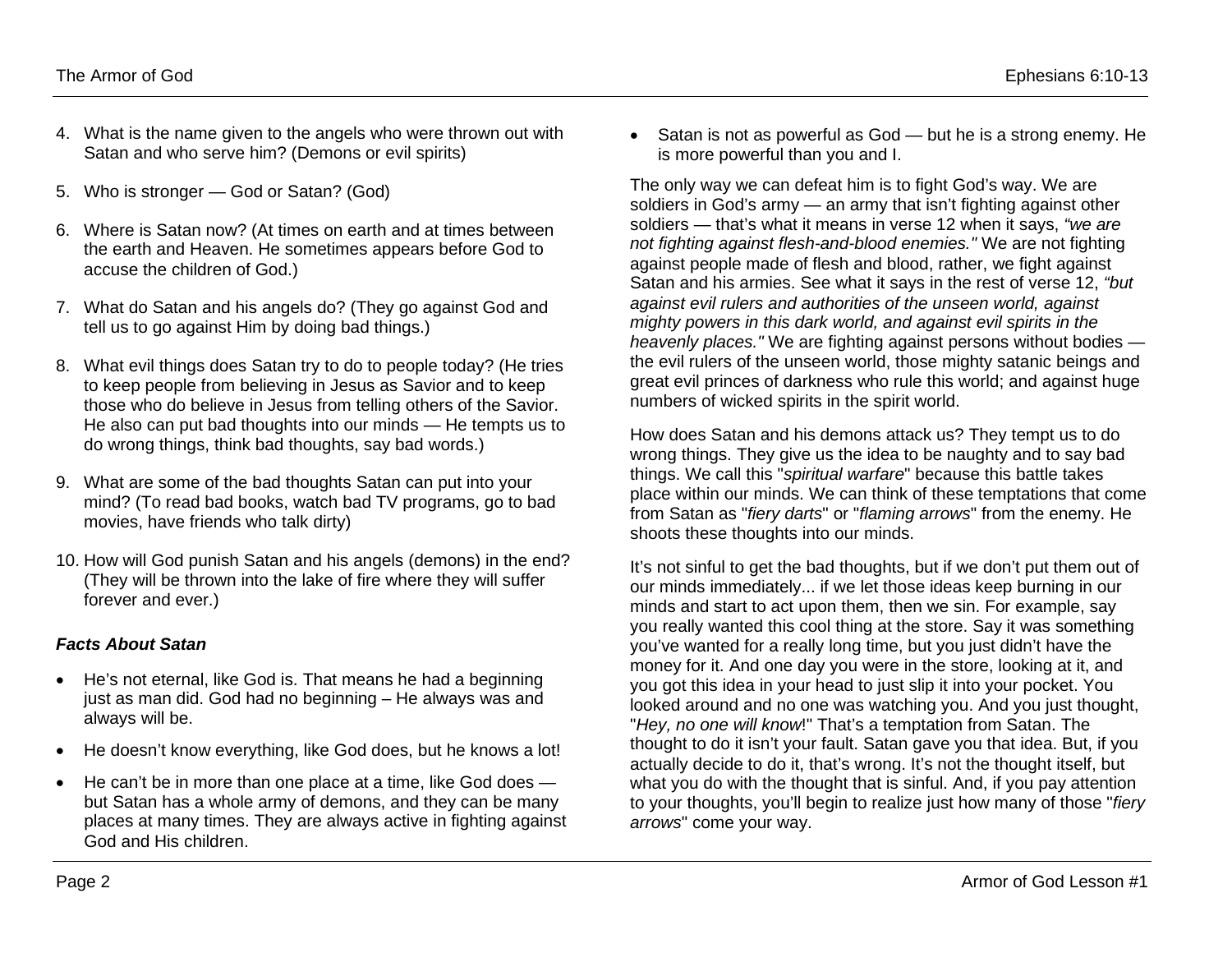How can we ever protect ourselves against Satan and his armies? How can we win the battle? God, our Commander-in-Chief, tells us exactly what to do, and that is where the armor of God comes in. God has provided this "*suit of armor*" — wonderful protection to defend us and also as an offensive weapon which, if used correctly, will defeat Satan in every battle (v. 13).

So, we need to use every piece of God's armor to resist the enemy whenever he attacks.

## *What to Do with the Armor*

There's a command in verse 13. Can you find it? *"put on every piece of God's armor."* God has provided the armor we need, but it's up to us to put it on and use it. You need to learn to put your armor on each day. Your quiet time with God is a good time to do it.

God makes us a promise: He says that if we will take up His armor we will *"be able to resist the enemy in the time of evil."* When Satan attacks us with temptations, we will not give in and sin. We will be able to stand and not fall before the enemy.

## *What God's Armor is Like*

If God gives us the command to take up His armor, we need to know what the armor is. Spiritual armor can't be seen with the human eye. So, to help us understand what this armor is like, the apostle Paul compared each piece of God's armor to a piece of the armor that a Roman soldier wore in his day. And, that's what we'll be learning about in the next 8 weeks.

# **Closing Prayer**

Lord, You want us to face our temptations to sin with courage. Don't let us forget the tricks of our enemy, Satan. Please help us to remember to put on the whole armor of God so that we might be able to stand strong in You and in the power of Your might. Amen.

# **Learning Activities**

## **Craft Corner**

Use the picture of a Roman soldier (on page 5) as a coloring page.

Note: You can enlarge the soldier picture to poster size and use it as a visual aid throughout the lesson series. Get crazy and enlarge the soldier using an overhead projector – trace him on bulletin board paper and make him really big. Have the kids color him!

**Memory Verse Swords**: Enlarge the picture of the sword on page 6, and trace it onto cardstock. Have the children cut the swords out and cover the blade with sliver foil and the handle with gold wrapping paper. Each week as the children arrive, if they have correctly memorized the verse for that day, award them a "jewel" to glue onto their sword. (You can purchase fake jewels at a craft store.)

## **Game Center**

Use the following questions in a game of your choice:

## *Review questions:*

- 1. Are you in an army? (Yes! We are soldiers in God's army.)
- 2. Who are you fighting against? (Satan and his demons)
- 3. What sort of warfare does Satan rage against us? (Spiritual warfare. He temps us to do wrong things, think bad thoughts, say bad words.)
- 4. What is a "*fiery dart*" or "*arrow*?" (Temptations to do wrong)
- 5. Is it sinful to get a temptation or an idea in your head to do a wrong thing? (No!)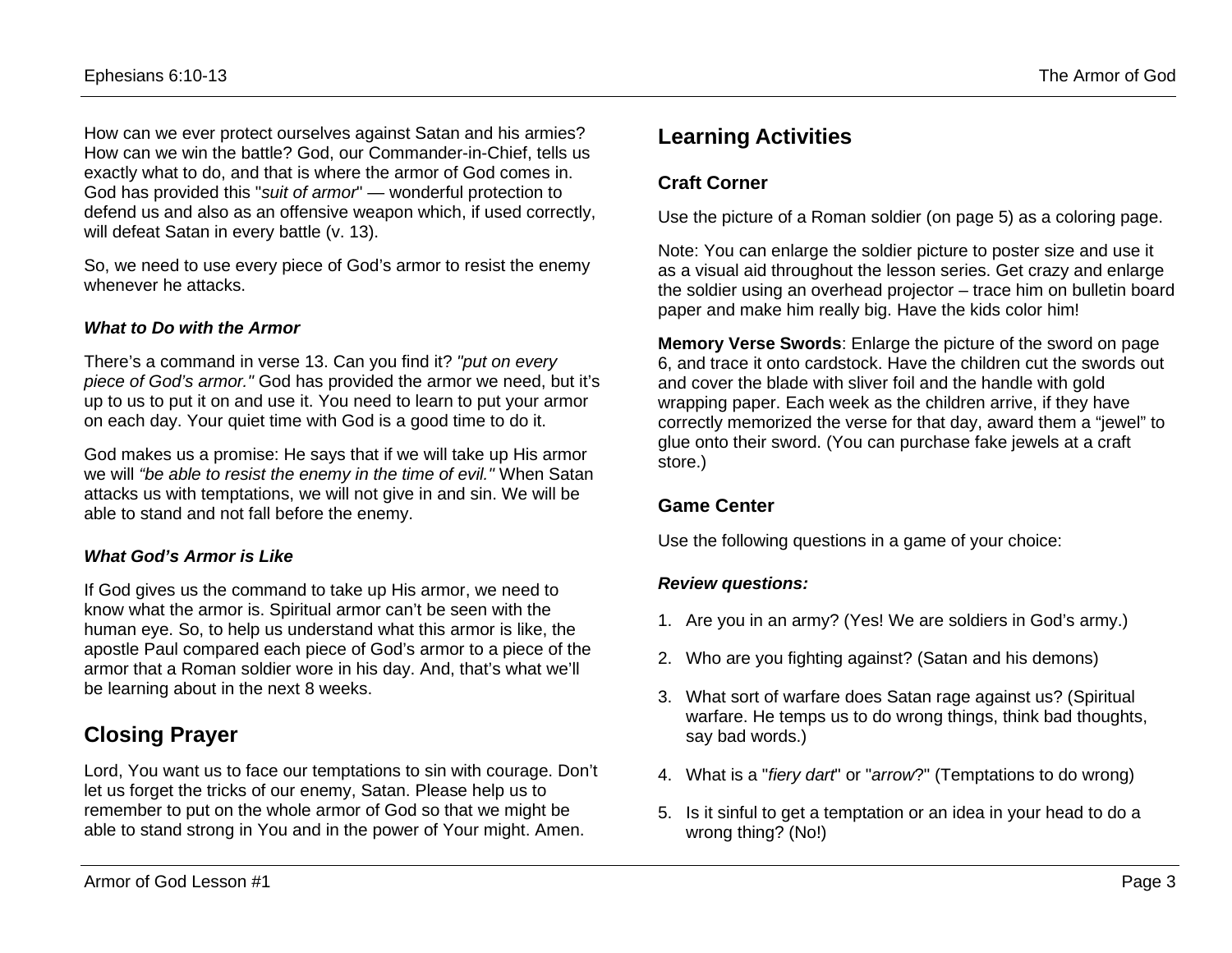- 6. What does God give us to stand against the tricks of the devil (A suit of armor)
- 7. What is the command in verse 13? (*"put on every piece of God's armor* — put it on and use it!)
- 8. Who is the armor of God for? (For every Christian)
- 9. What's the promise God gives us if we put on His armor? (We will *be able to resist the enemy in the time of evil* — when Satan attacks us with temptations, we will not give in and sin.)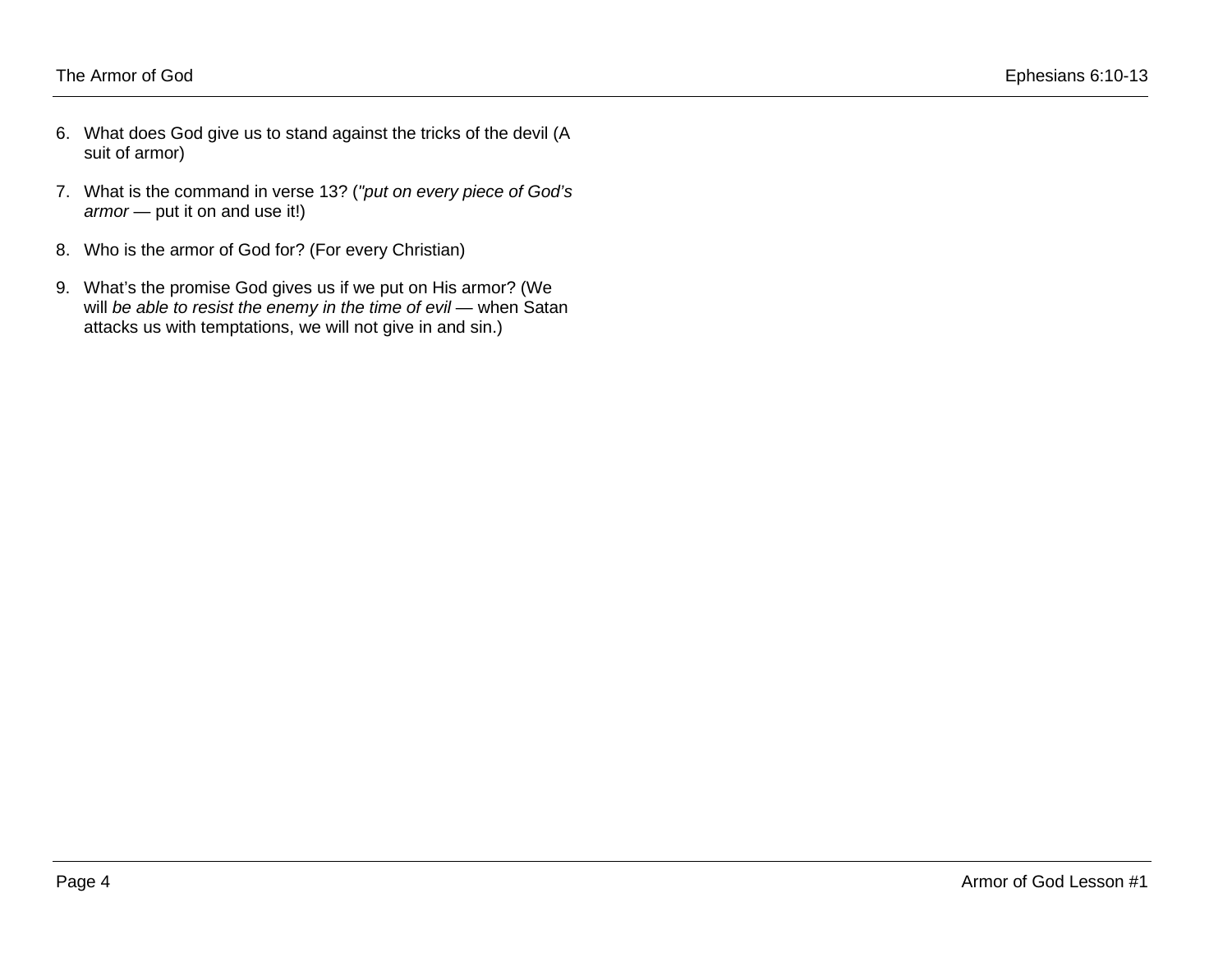